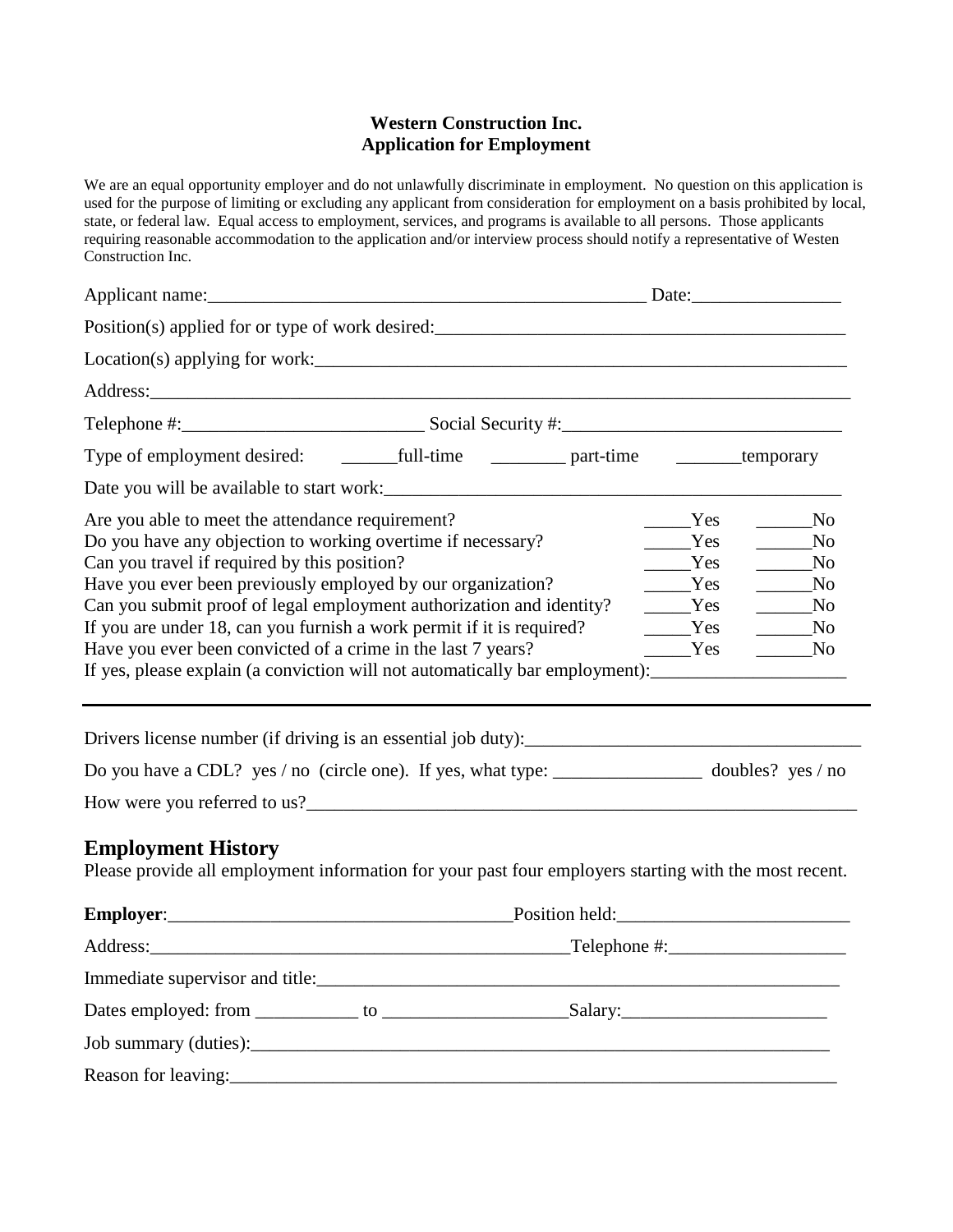## **Employment History** continued

|  | Dates employed: from ____________ to ___________________Hourly Wage / Salary: _____________________                                                                                                                           |  |
|--|-------------------------------------------------------------------------------------------------------------------------------------------------------------------------------------------------------------------------------|--|
|  |                                                                                                                                                                                                                               |  |
|  |                                                                                                                                                                                                                               |  |
|  |                                                                                                                                                                                                                               |  |
|  |                                                                                                                                                                                                                               |  |
|  |                                                                                                                                                                                                                               |  |
|  |                                                                                                                                                                                                                               |  |
|  |                                                                                                                                                                                                                               |  |
|  | Reason for leaving: 1992. The contract of the contract of the contract of the contract of the contract of the contract of the contract of the contract of the contract of the contract of the contract of the contract of the |  |
|  |                                                                                                                                                                                                                               |  |
|  |                                                                                                                                                                                                                               |  |
|  |                                                                                                                                                                                                                               |  |
|  |                                                                                                                                                                                                                               |  |
|  |                                                                                                                                                                                                                               |  |
|  |                                                                                                                                                                                                                               |  |

# **Other Skills and Qualifications**

Summarize any job-related training, skills, licenses, certificates, and/or other qualifications:

# **Educational History**

List school name and location, years completed, course of study, and any degrees earned: High School: **High School: High School: High School: High School: High School: High School: High School: High School: High School: High School: High School: High School: High School: High School:** 

College:

Technical Training: Technical Training:

Other: